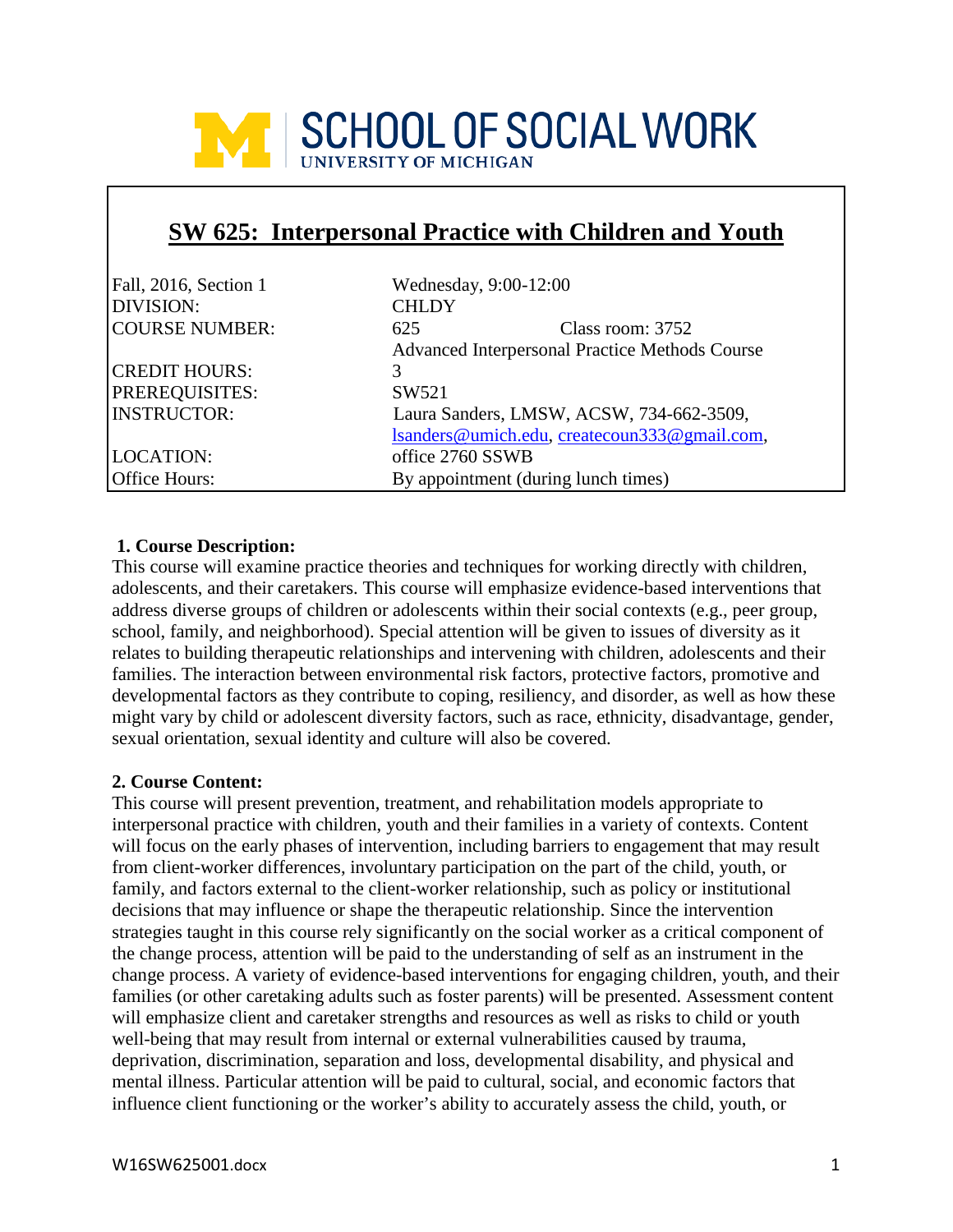family. These assessments include attention to life-threatening problems such as addictions, suicidal ideation, and interpersonal violence.

Content on intervention planning will assist students in selecting interventions which are matched with client problems across diverse populations, cultural backgrounds, socio-political contexts, and available resources. These interventions will be based on a thorough assessment, appropriate to the child's or adolescent's situation, and sensitive to and compatible with the child/adolescent's and family's expressed needs, goals, circumstances, values, and beliefs. Summary descriptions of developmental stages (i.e. infancy, toddlerhood, preschool age, school age, and adolescence) will be presented in terms of developmental characteristics and milestones, salient developmental challenges, and themes such as self-esteem and the development of peer relationships. Helping parents or other caretaking adults to understand the child's or youth's issues or behavior in developmental terms will also be discussed.

A range of evidence-based intervention approaches will be presented such as cognitive behavioral therapy, behavioral therapy, and parent management training. Promising practices for children and adolescents across child serving settings will also be reviewed. The use of play therapy in working with young children and children who have been traumatized will be explored. Since work with children and youth almost always requires multiple intervention modalities, attention will be given to creating effective intervention plans through the integration of different modalities. Those intervention methods that have been empirically demonstrated to be effective will be given particular emphasis. Methods for monitoring and evaluating interventions will also be discussed and demonstrated in this course

## **3. Course Objectives**

Upon completion of the course, students will be able to: 1. Understand and address the impact of diversity (including ability, age, class, color, culture, ethnicity, family structure, gender (including gender identity and gender expression), marital status, national origin, race, religion or spirituality, sex, and sexual orientation) of children, adolescents and their families and the social worker on practice process and outcomes. (Practice Behaviors 4.IP, 10.c.IP) 2. Describe and apply a number of assessment procedures (e.g. direct observation of or interviews with the client, parent or caretaker, and collateral contacts with teachers, caseworkers, or other professionals) that identify internal and external risk protective and promotive factors that may affect children and adolescents. (Practice Behaviors 3.IP, 9.IP, 10.b.IP) 3. Describe the primary developmental tasks and characteristics of childhood and adolescence as they relate to the selection and implementation of developmentally and culturally appropriate techniques for engaging and treating children and adolescents. (Practice Behaviors 4.IP, 10.a.IP) 4. Identify the ways in which continuity or disruption in primary care relationships may impact children, adolescents, and the therapeutic relationship. (Practice Behaviors 1.IP, 10.a.IP) 5. Engage in an assessment process that includes gathering information on the risk, protective and promotive factors at the intrapersonal, family, peer group, school and neighborhood levels in order to formulate and understanding of the child/adolescent's presenting problems and circumstances. (Practice Behaviors 9.IP, 10.b.IP) 6. Implement evidence-based prevention and intervention strategies (e.g. cognitive behavioral interventions, parent management training) that are compatible with child/adolescent and family or caretaker goals, needs, circumstances, culture, and values. (Practice Behaviors 2.IP, 3.IP, 6.IP, 9.IP, 10.c.IP) 7. Develop intervention skills in working with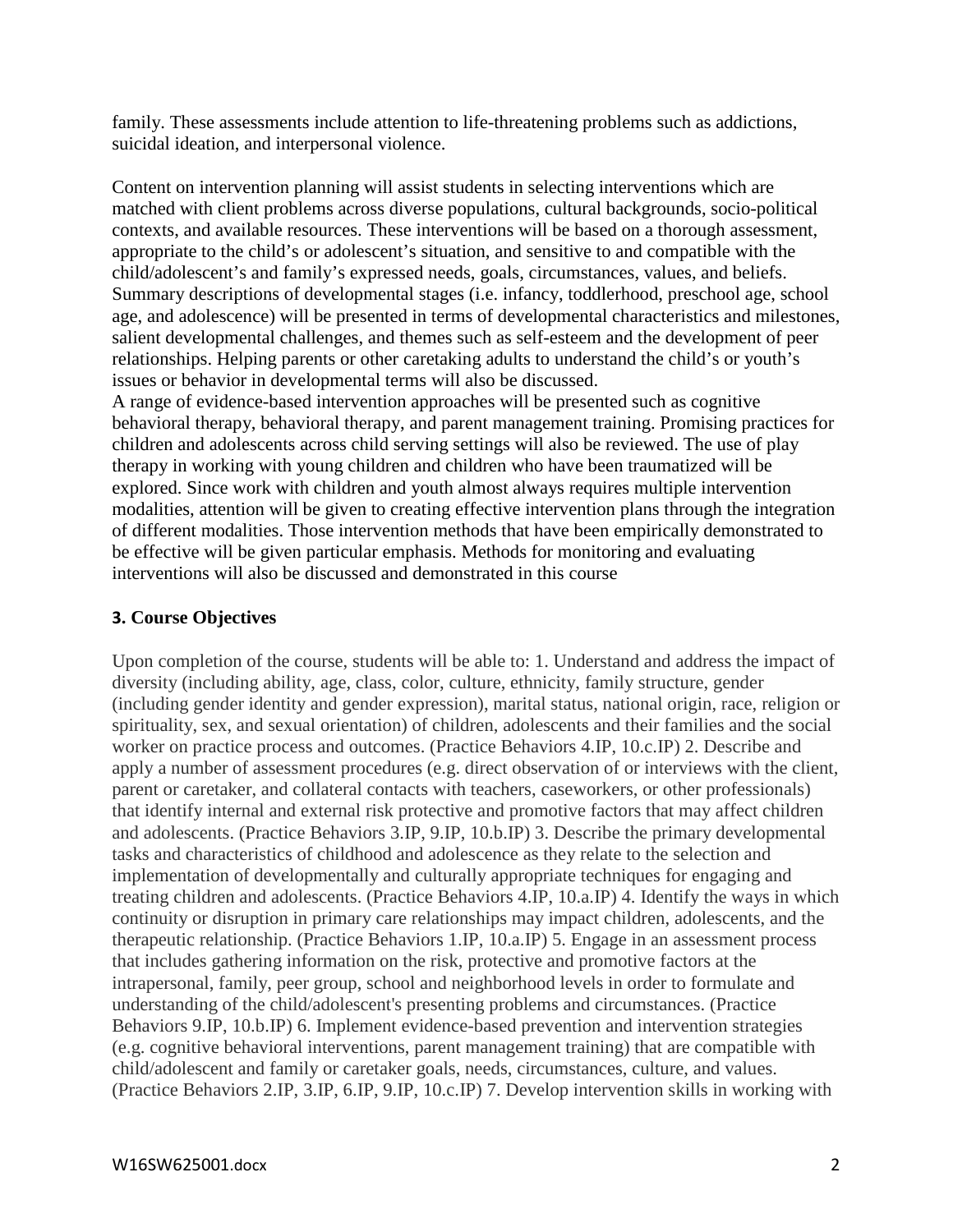children, adolescents and their families. (Practice Behavior 10.c.IP) 8. Monitor and evaluate interventions with regard to: effectiveness, sensitivity to diversity factors; impact of child/adolescent' and families' social identities on their experience of power and privilege; and appropriateness of the intervention to specific child/adolescent needs resulting from conditions such as maltreatment, deprivation, disability, and substance abuse. (Practice Behaviors 5.IP, 10.d.IP)

## **4. Course Design:**

The instructor will select required and recommended readings. Class format will include lecture, discussion, case analysis, skills development sessions and viewing of videotapes. Written assignments will integrate theory, evidence-based research, and case analysis, and when possible, the student's practicum work.

## **5. Relationship of the Course to Four Curricular Themes:**

• *Multiculturalism and Diversity* will be addressed through discussion of child/adolescent/family-worker differences and power/privilege differentials based on ability, age, class, color, culture, ethnicity, family structure, gender (including gender identity and gender expression), marital status, national origin, race, religion or spirituality, sex, and sexual orientation. Case examples of intervention and readings will reflect this theme.

• *Social Justice and Social Change* will be addressed through discussion of differences between problems responsive to interpersonal practice interventions and those which result from poverty, discrimination, and disenfranchisement, requiring systemic as well as individual interventions. Case advocacy for disadvantaged, deprived, victimized and underserved or inappropriately served children and adolescents and their families will also be emphasized.

• *Promotion, Prevention, Treatment, and Rehabilitation* will be addressed through discussion of risk, protective and promotive factors across the child/adolescent's multiple contexts. Discussions will also emphasize intervention theories and techniques that support the child's or adolescents' developmental potentials.

• *Behavioral and Social Science Research* will be addressed in relationship to the selection, monitoring, and evaluation of assessment and intervention methods with specific emphasis on evidence-based interventions in the areas of developmental psychopathology, attachment, risk, resiliency and coping, trauma, and maltreatment. Students will develop advanced skills necessary to implement evidence-based interventions and critically evaluate intervention theories and approaches used with child and adolescent populations.

## **6. Relationship of the Course to Social Work Ethics and Values:**

Social work ethics and values in regard to confidentiality, self-determination, and respect for cultural and religious differences are particularly important when working with children and youth. Social workers working with children and adolescents often need to make critical intervention decisions which may have to balance risks to the child's or adolescent's safety or emotional well-being with their need for ongoing connection to their families and communities. This course will cover the complexities of ethical dilemmas as they relate to work with child and adolescent populations and the ways that the professional Code of Ethics may be used to guide and resolve value and ethical issues.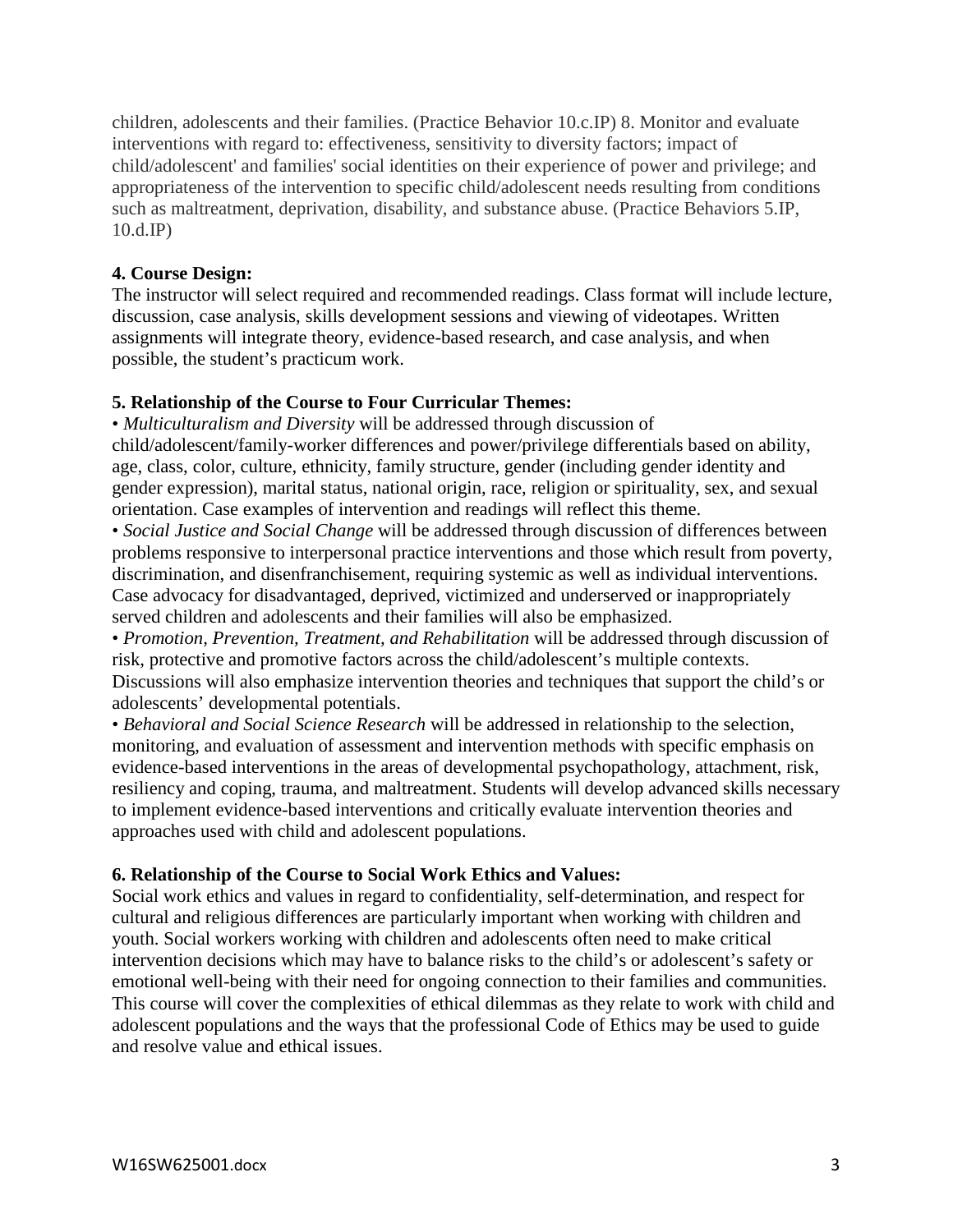#### **7. Intensive Focus on Privilege, Oppression, Diversity and Social Justice (PODS):**

This course integrates PODS content and skills with a special emphasis on the identification of theories, practice and/or policies that promote social justice, illuminate injustices and are consistent with scientific and professional knowledge. Through the use of a variety of instructional methods, this course will support students developing a vision of social justice, learn to recognize and reduce mechanisms that support oppression and injustice, work toward social justice processes, apply intersectionality and intercultural frameworks and strengthen critical consciousness, self-knowledge and self-awareness to facilitate PODS learning. (Course Statement Approved By Governing Faculty 11/8/06).

# **ASSIGNMENTS**

#### **Clinical Case Presentation and Summary in Peer Consultation Groups:**

This assignment is an in-class clinical case presentation and written case summary reflection. Case presentations will begin in February. You will be split into five groups of five students who will provide peer consultation. I will pass around a schedule, and students will sign up to present a case to their group – one each week. Presentations will be approximately 5 minutes long with clinical case discussion to follow each case for approximately another 5-10 minutes. The purpose of the clinical case presentation is to address, in a concise way, any area where you would like feedback from the class in order to gain a greater understanding or new perspective on a case situation. Often times the case presentations will be addressing areas where you as a worker have felt stuck or need additional feedback on a particular process or issue. The clinical case presentation should follow this format:

**Hand into the instructor your case consultation preparation notes on the day of your presentation after you present to your group.** They should include the following and your notes should be no longer than two, double-spaced pages so these are notes (bulleted information is fine) – not a paper:

• First, share with your group your clinical question or learning outcome you would like to address in this case presentation. Be specific as this is not a general case consultation.

• Provide a brief case review: a description of the client(s), presenting problem/concern, any critical issues, and relevant histories including psychosocial, genetic, familial, social systems, cultural issues. Please remember to protect confidentiality of any case material and alter case information to ensure that clients are not able to be identified. The purpose of this background information is to help us to engage in the clinical formulation and intervention planning. Keep this case description information to a minimum.

• Summarize your clinical formulation or impressions. Include your clinical hypothesis and a brief rationale for it. Also discuss any worker/client system diversity factors that may have impacted on your clinical impressions and engagement process.

• Summarize the interventions you have utilized and their efficacy along with the treatment plan.

**The week after your presentation, turn in a case summary reflection:** This 2-page (doublespaced) case summary reflection should integrate what you learned about your clinical question or learning outcomes based on the feedback that you received from the class discussion. It should include: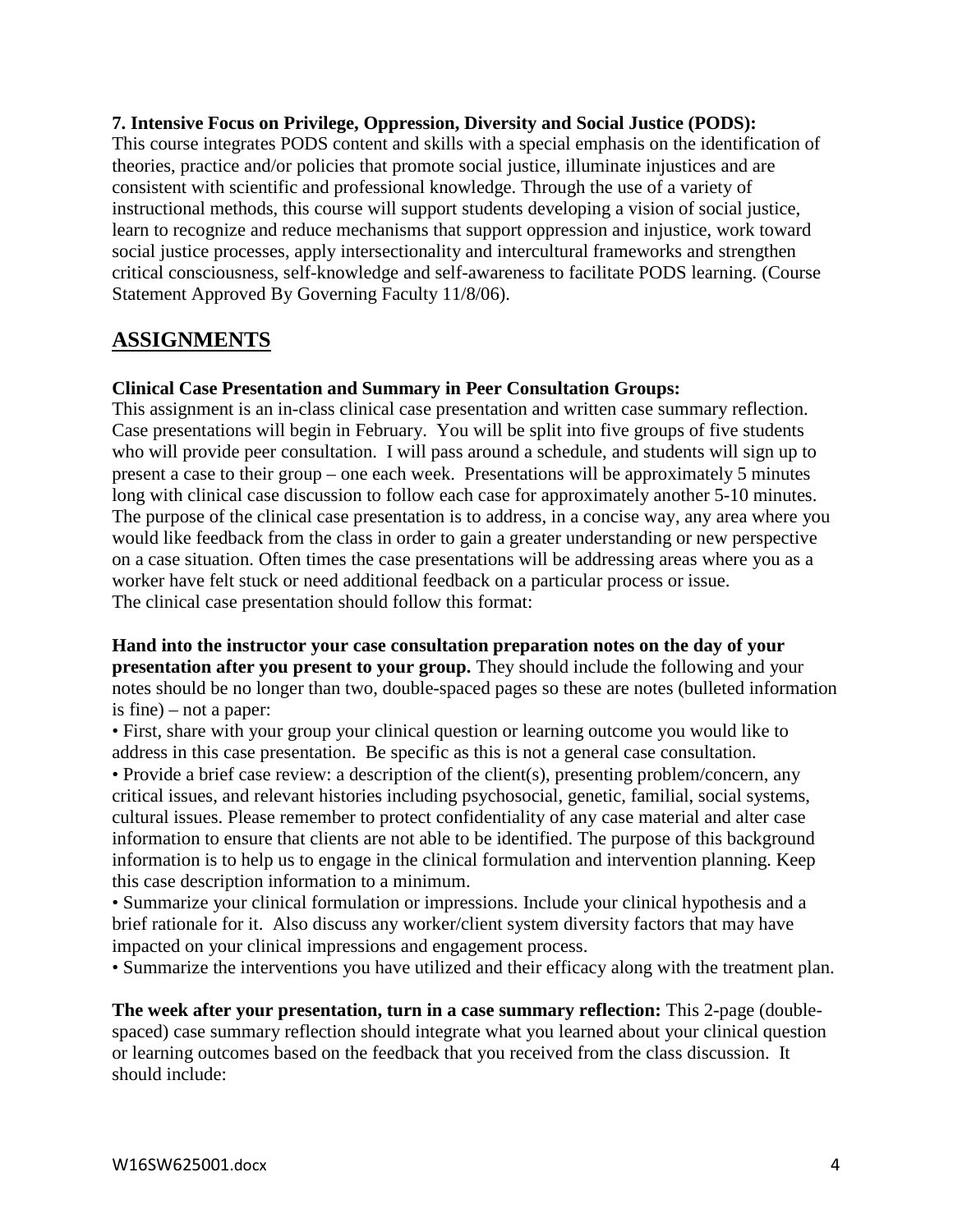• A brief overview of the clinical question or learning outcome

• What issues did this clinical question or learning outcome evoke in you? (Reflect on your emotional/cognitive response to what you are finding challenging with this situation.)

• What skills did you identify as critical to resolving this clinical question or meeting the learning outcome?

• What clinical resources, i.e., readings from the course or other information, did you identify as helpful to you to better understand the clinical question or learning outcome?

• What did you learn about your development as a reflective practitioner from this presentation and review?

This assignment is worth 15% of your grade and dates for presentations will be selected during the first two classes.

## **TF-CBT Assignment:**

Complete the internet course on the use of Trauma-Focused Cognitive Behavioral Therapy, by Cohen, Mannarina and Debringer, and turn in your certificate of completion with a short 1-2 page reflection paper. The course takes about 10 hours and will be completed at your own pace outside of class. You will earn 10 continuing education credits for taking this course and a certificate of completion that can be reflected in your resume.

In your reflection paper describe the overall process of TF-CBT. What specific interventions are you most attracted to and why? If you have had the opportunity to use any of them, reflect on this. What personal reactions have you noticed as you work through the certification program? What counter-transferences to the material do you notice? How might these come up in your work with clients? How will you prevent vicarious stress in working with clients with this model and in general?

This on-line course is sponsored by the National Child Traumatic Stress Network. The website for this curriculum is [www.musc.edc/tfcbt.](http://www.musc.edc/tfcbt) *It takes some time, so you may want to get started.* 



The completion of this certificate is worth 15% of your grade

# **Two Papers:**

The aim of the papers is to give you a chance to reflect on your clinical work or casework in a concentrated and organized manner. Grading will be based on clarity of expression, following the terms of the assignment; quality of understanding of clinical issues a clear grasp and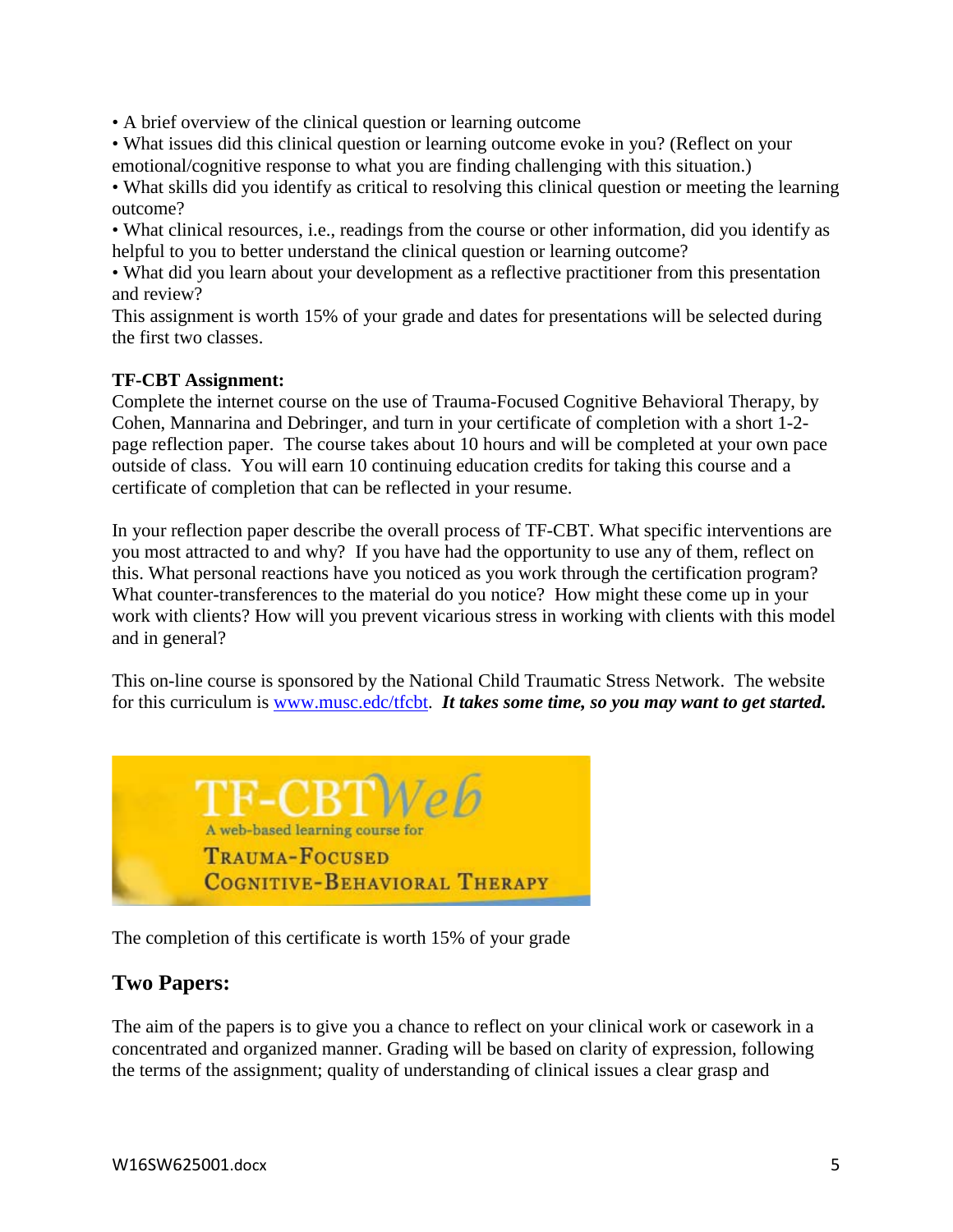integration of the course content. The flow and quality of your writing will also matter. Please see the section on writing and grading before you write your papers.

All students will do Assignment # 1. Assignment # 2 offers a choice, depending on your experience and your access to clients.

Although the assignments are quite detailed in their expectations, I recognize that not all cases will "fit" the assignment. I am willing to modify the assignments to match the realities of your practice. If you need to alter or reformulate the assignments to reflect the particular work you are doing, please discuss with me before writing the papers.

To preserve client confidentiality, please disguise your case material, by using pseudonyms for all family members, omitting or changing specific geographical information and avoiding mention of details that identify clients.

**Paper # l: Assessment and Treatment Planning:** The subject of the first paper will be the use of observation and information gathering in the development of clinical hypotheses and treatment planning in intervention with children and adolescents and their parents or caregivers. (For students who do not have child or adolescent clients but who are working with adults, see note below\*). In the assessment and treatment process, "critical incidents" occur which crystallize the practitioner's understanding of a case. A critical incident may take various forms. Examples: a repeated play sequence, the reporting of an important memory, fantasy or dream, an observed interaction between child and parent(s), impressions of the worker-client relationship such as a particular transference (or counter- transference) response, a style that presents resistance in the therapeutic process, information about traumatic or stressful events in the client's or family's history, classroom observations, or results of psychological/educational testing in a client's school file. What makes such an incident "critical" is that it enables the social worker to reach a clearer understanding of the client's experience, circumstances and internal psychological processes. From this understanding, hypotheses can be generated and interventions can be planned.

For this paper, write up an evaluation of a child or adolescent according to the following outline: l) **Background Statement:** Give a brief background statement which includes the age and demographic information of the child and family, presenting problem, family circumstances, psychosocial history and relevant developmental and cultural information including ethnicity, race, gender/gender identity, language, religion, sexual orientation, and/or any other relevant material. Include critical risk and protective factors across systems that are relevant. 2) **Critical Incidences:** Describe at least two critical incidents which enabled you to come to a clearer understanding of the case. Be concrete, specific and detailed in your presentation of the clinical material. (Selecting material from process recordings of interviews and therapeutic sessions is a very appropriate way to present critical incidents.) It is important to include at least one critical incident that could be observed in the therapy session.

3**) Clinical Hypothesis:** State your hypothesis concisely in a few sentences. Review our classwork with the client Johnathan to understand how to develop a concise hypothetical statement. Discuss the rational for the hypothesis(es) or formulation derived from thinking about this material. The clinical hypothesis should make an explicit connection between current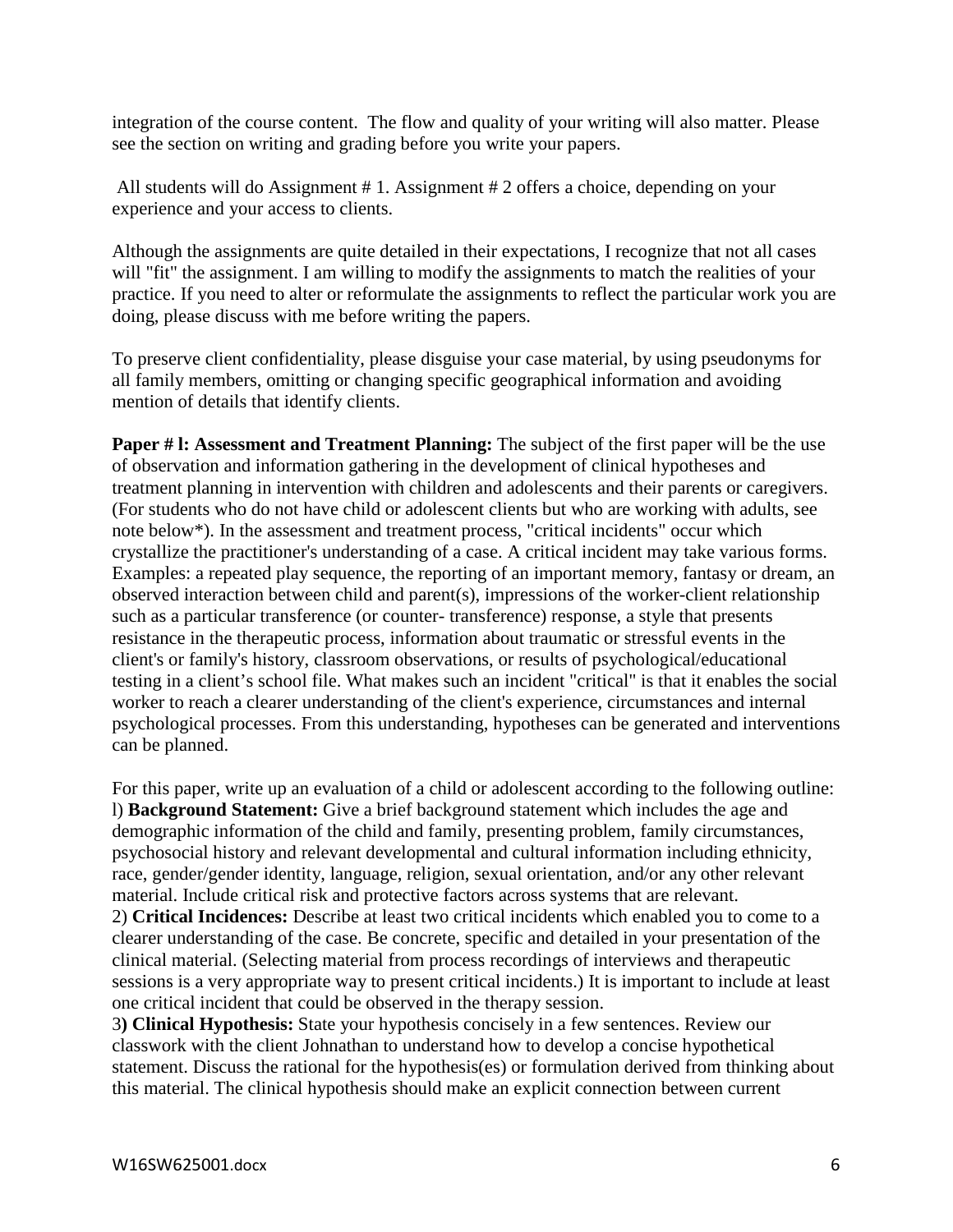symptoms and contextual factors, including family situation, psychosocial history, developmental factors, and other significant factors which help explain the development of the client's symptoms or difficulties.

4) **Intervention Plan and Therapeutic Goals**: Discuss the intervention plan that emerged from this process, including goals for both the child or adolescent and the parent or other caregiver. Goals can also be formulated for systems interactions beyond the family. In addition to treatment goals or objectives, be sure to indicate what treatment methods you will use to achieve your objectives. Goals should be stated concisely in "(name of the client) will. . . ", language. For example, *"Johnathan will show a reduction in aggressive behavior," and "Parents will learn relational parenting skills".*

5**) Cultural and Identity Issues**: Consider your similarities and differences based on your social identities, your positions of privilege or oppression and standpoints in relation to the client. How do you see these affecting the work? Include a brief analysis of these considerations.

6) **Reflection:** End with a brief but thoughtful discussion of what you have learned personally from this assignment.

7) **Resources:** Throughout the paper, integrate *at least four references to different class readings,* using quotes from readings to back-up your assessment, hypothesis, exploration of critical incidences, reflection on your positions and standpoints, and choice of interventions and treatment methods for the case and a list of your resources at the end of the paper.

Length: 8-10 pages. Counts 30% of course grade

\*Students working with adults can follow the terms of the assignments while writing about their adult clients. I would like you to include one additional element: discuss how the adult's childhood/adolescent history (to the extent you know it) influences the adult's current functioning, presenting issues, and ways of relating. However, I want the papers to reflect the work you're actually doing, and do not want you to change your evaluation/treatment approach to fit the assignment (i.e., taking an extensive history of the client's childhood experience when you would not otherwise do that).

## **Paper #2:**

## **Treatment Implementation and Process:**

Choose a child or adolescent (and parents) with whom you have begun to work. I would prefer you write about a different client from the first paper. If you need to write about the same client, please discuss with me. Write a detailed summary of an assessment (and, if relevant, the early treatment work) that includes:

1) **Background information and critical incidences:** Your role with this client and the context in which you work with them. Include the precipitant for referral and a brief description of the client, presenting problem and psychosocial/family history and cultural issues. Include also a discussion of protective factors, risk factors and environmental issues. Describe any critical incidents that come up during the evaluation process but more briefly than in the first paper. 2) **Observations of child and child-parent interactions:** Include what you have notice and

observed, or if you have not had that opportunity, what you have learned from other sources about this critical relationship.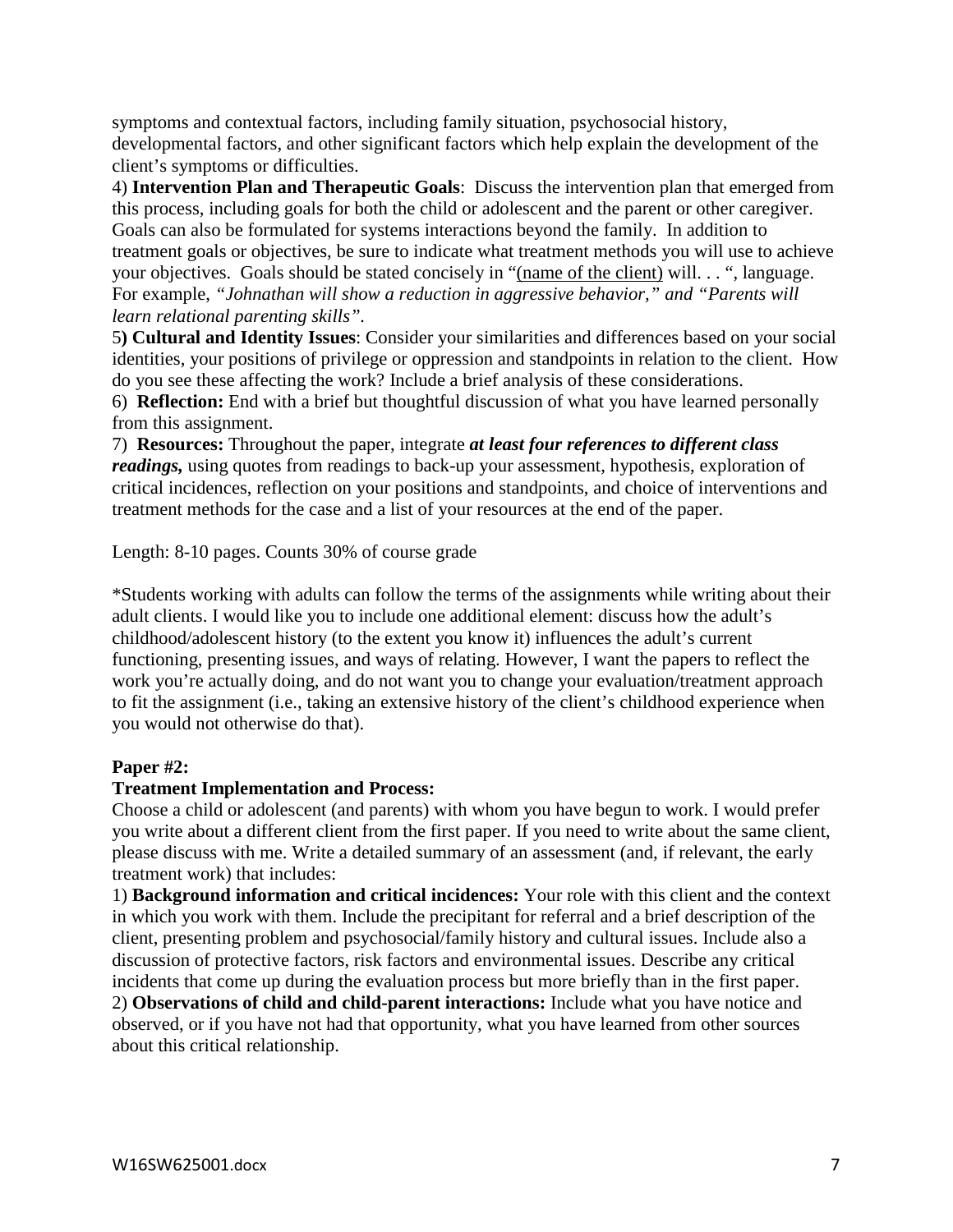3) **Clinical Hypothesis:** Formulate a clinical hypothesis (or hypotheses) which takes into account developmental, psychodynamic, family/interactional issues and systems impacts if relevant. State the hypothesis concisely in about two or three sentences.

4) **Treatment goals and plan:** Discuss your treatment plan beginning with specific individual goals for treatment stated in "(name of client) will. . .", language. Also include goals for parents. Even if you do not have the opportunity to work with parents, I would like to know what you would do if you had that option. Also include goals for systems if appropriate. Describe the approach(es) you are using in therapy in detail. What is the method or integration of methods you are or will be using? Indicate your rationale for choosing these approaches and include the evidence for this approach through specific references to the course to readings. The relationship between the clinical hypotheses and treatment plan should be clearly stated. What are the specific therapeutic activities you will try or already have tried? If relevant, describe components of the treatment plan which involve case management or advocacy as an adjunct or alternative to clinical work, such as referral for other services, coordination with other professionals, etc. If multiple systems (such as foster care, juvenile court, medical personnel, school personnel, day care, etc.) are involved with the client, discuss your plans for interacting with these other parties, any recommendations you will make, and indicate any need you see to advocate on behalf of your client with these systems and individuals.

5) **Treatment relationship and process:** Describe your relationship with the clients from the beginning to date --both child and adolescent and parents. Describe some critical incidents that illustrate the initial relationship, and discuss any transference and countertransference issues that have emerged. Describe any racial/ethnic/class/religious/gender/sexual orientation/age/ability or other cultural issues that may influence your client's life experiences and your relationship with your client(s) bases on your own intersections of identity and your social positions, both similar and different from your client's. Assess the family's motivation for treatment by discussing strengths and weaknesses in the clients and their circumstances that may promote or impede successful intervention. If you are in a second term of your placement and further along in the treatment, give a descriptive account of the treatment process, including critical incidents in treatment that have promoted change, and an assessment of the client's progress in terms of the goals of the treatment plan. Though the focus of this part should be on the treatment process with the child or adolescent, also include an account of work with parent(s).

6) **Prognosis and evaluation:** Describe your assessment regarding the prognosis for successful intervention and analyze the reasons for your point of view. How could you evaluate change? 7**) Reflection:** End with a brief, but thoughtful discussion of what you have learned personally from this assignment.

8) **Resources:** Throughout the paper*, include at least four references, including quotes, from at least four different course readings* to back-up your assessment, hypothesis and choice of treatment methods for the case and a list of your resources at the end of the paper.

Length: 8-10 pages. Counts 30% of course grade.

**Alternative Paper Topics:** Students who do not have child or adolescent clients can discuss alternative topics with me. This option is open only to those students not providing direct work with children, adolescents and/or their parents. One possibility includes observing a child and/or interviewing a parent (examples of this assignment are the Observation Exercises at the ends of the practice chapters in Child Development: A Practitioner's Guide. If you choose this option,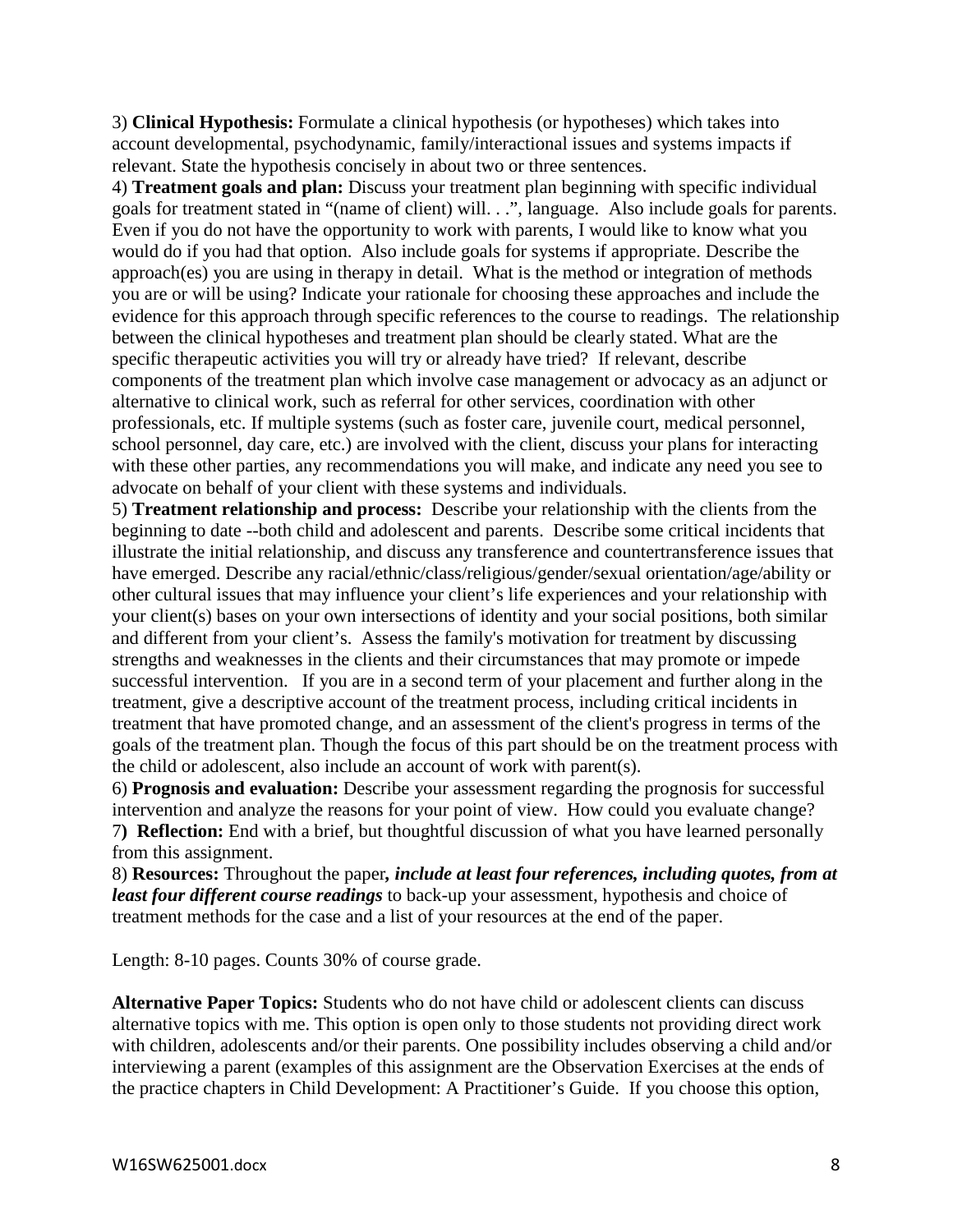apply what you have learned in class and at least four different course readings to your observations and discuss the implication of cultural and diversity issues that you might notice as well.

You may also write a research paper on intervention approaches to a particular problem of childhood or adolescence, or a particular therapy method of interest to you that applies to therapeutic work with children. If you plan to do a research paper about a particular population or method, please write me a brief proposal (not more than a page) a few weeks in advance indicating what population or method you are interested in, why, and a few of the sources you will use in your study. The research paper should include:

1) A detailed description of the issues and needs of the population (including general risk and protective factors), or a detailed description of the method of focus,

2) The founders and theoretical background of the method or theoretical information relevant to the population you have chosen,

3) Evidence presented in research articles for the method and/or best-practices relevant to the treatment population you have chosen,

4) At least one case study example of how the method is implemented, or an effective intervention with a person from the focus population,

5) Any controversies, limitations or implications of the method or other critical analysis of the interventions recommended to address the needs of the focus population,

6) An analysis of the method in regard to cultural sensitivity and inclusiveness in regard to race, ethnicity, ability, gender, gender identity, sexual orientation, age, religions, etc.

7) At least five sources, three of which should be peer-reviewed articles (see me if you are unable to find this type of evidence) to support your findings. Also include at least four references to different class readings.

8) End with a thoughtful statement of what you learned from studying and writing about this method or population.

# **WRITING AND GRADING:**

All written assignments are expected to be typed, double-spaced, using 12-point font, with 1" margins on each side, using APA style. *They will be turned in hard copy at the beginning of class (please don't plan to print them on the break).* It is your responsibility to avoid plagiarism, which can result in severe penalties according to the School of Social Work policies. If writing or editing is difficult for you, please seek help at the Gayle Morris Sweetland Writing Center (764-0429).

The grading scale is:

| $A = 100\% - 95\%$ | $B_{+} = 89\% - 86\%$ | $C_{\pm} = 79\% - 76\%$ |
|--------------------|-----------------------|-------------------------|
| $A = 94\% - 90\%$  | $B = 85\% - 83\%$     | $C = 75\% - 73\%$       |
|                    | $B = 82\% - 80\%$     | $C = 72\% - 70\%$       |

I reserve the option to give an A+ for students who meet a 100%, have excellent attendance and participate in class.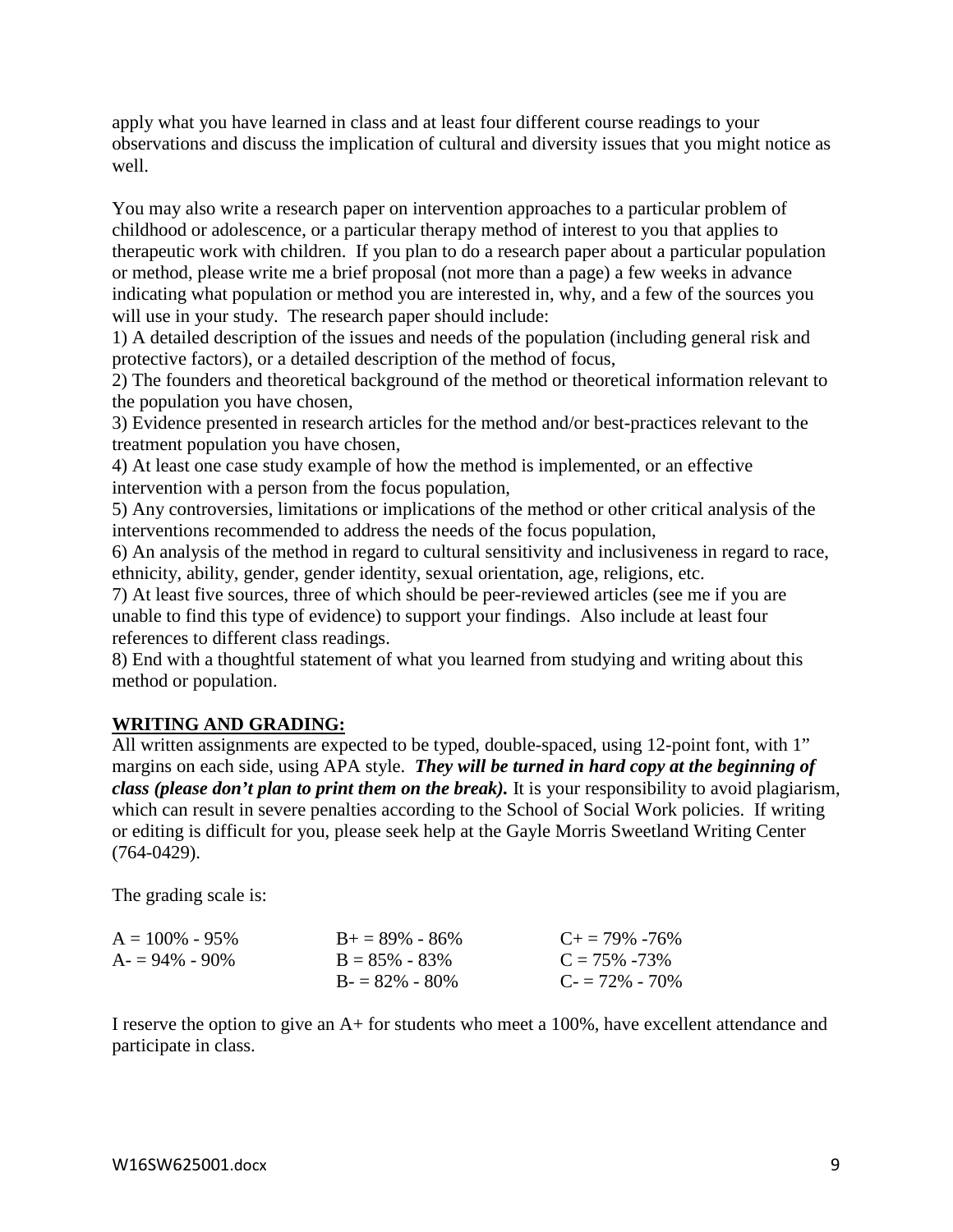## **ATTENDANCE, PARTICIPATION AND READING**

All these are expected. Class attendance is important because lecture, activities and discussion will focus on the details of how to practice. You are allowed one excused absence. More than one absence will result in a reduction of points (at least 3 points per missed class off your final points) and could lower your final grade for the course. If you are unable to attend class, please call or e-mail me in advance. Although participation is not factored in as a percentage of the course grade, active participation will make a difference if a student's assignment work is at the border between two grades.

## **Computers and Electronics**:

In the era of iPhones, iPads, laptops and wireless networks, some students may wish to spend class time reading email, texting, surfing the web, or doing work for other classes. Please don't do this. If you need a computer as a resource for note-taking please let me know, but I would prefer that they not be open at all. I find that they interfere with discussion and active listening to me and other students. Thanks.

#### **Accommodations**:

If you need or desire an accommodation for a disability, please let me know soon. The earlier that you make me aware of your needs the more effectively we will be able to use the resources available to us, such as the services for Students with Disabilities, the Adaptive Technology Computing Site and the like. If you do decide to disclose your disability, I will treat that information as private and confidential. Also, please notify me if religious observances conflict with class attendance or due dates for assignments so we can make appropriate arrangements. Also all preferred name and gender pronoun uses will be honored.

#### **Trigger Warning:**

This course is heavily trauma-informed and focused. For any student who has experienced difficulty in childhood or trauma it will likely bring up painful material. Students may experience a range of emotions throughout the course and may feel vulnerable. All feelings are acceptable, but students will be expected to be able to manage them. There will not be sufficient follow up for processing painful memories or severe anxiety that might get triggered by the course content. In general, it is important that students who expect to struggle seek support or therapeutic assistance to work through their own recovery during their graduate education in order to be present and effective in working with wounded clients. Wounded healers who have worked toward resilience make some of the best therapists. See resources for this below.

#### **Health and Wellness:**

Health and wellness situations or circumstances may impede student success within the program. Students should feel free to contact the School's Health and Wellness Advocates, Lauren Davis or Nyshourn Price, at [ssw.wellness@umich.edu.](mailto:ssw.wellness@umich.edu) Students may also visit/call the University's Counseling and Psychological Services (CAPS). CAPS offers a variety of clinical services, referrals, and workshops. CAPS, Hours: 8am-5pm, 530 S State St., Ann Arbor, MI 48109 [caps.umich.edu](http://caps.umich.edu/)

#### **Safety and Emergency Preparedness:**

In the event of an emergency, dial 9-1-1 from any cell phone or campus phone.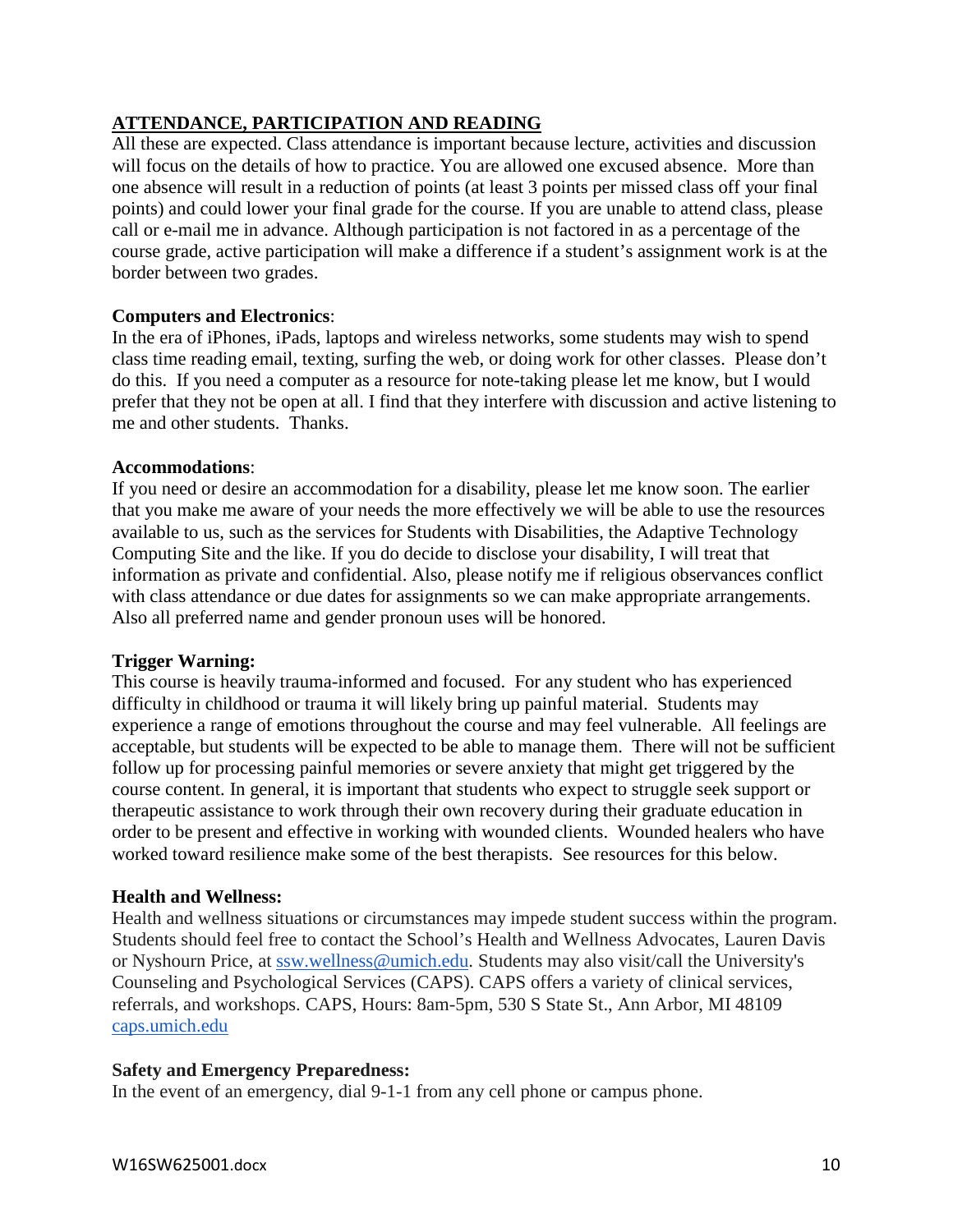All University of Michigan students, faculty and staff are required to familiarize themselves with emergency procedures and protocols for both inside and outside of the classroom. In the event of possible building closure (i.e. severe weather conditions, public health notices, etc.) you may contact (734)764-SSWB (7793) for up-to-date School closure information.

Be Prepared. Familiarize yourself with the emergency card posted next to the phone in every classroom/meeting room. Review the information on the emergency evacuation sign (located nearest the door) and locate at least (2) emergency exits nearest the classroom.

If you are concerned about your ability to exit the building in the case of an emergency, contact the Office of Student Services and/or email [ssw-ADAcompliance@umich.edu.](mailto:ssw-ADAcompliance@umich.edu), Office of Student **Services** 

School of Social Work | Room 1748, [734-936-0961](tel:734-936-0961)

For more information, view the annual Campus Safety Statement at [http://www.dpss.umich.edu/.](http://www.dpss.umich.edu/)

Register for UM Emergency Alerts at [http://www.dpss.umich.edu/emergency](http://www.dpss.umich.edu/emergency-management/alert/)[management/alert/.](http://www.dpss.umich.edu/emergency-management/alert/)

## **TEXTS and HANDOUTS**

## **Required Readings:**

There are three textbooks for the course and a course pack that appears on Canvas in sections by week. All books can be purchased at Common Language Book Store in Braun Court, across from Kerry town on Forth (close to the corner of forth and Miller). This is a queer--owned bookstore that services the TBLG community and friends. Take a few minutes to look around. It's an excellent resource for you as therapists and for your clients – especially the children's section that includes many wonderful resources for diverse families.

The Forbes book, which is assigned a bit later in the course, is a little harder to get and will be order by Keith Orr, owner of Common Language, by accessing this link to the book store: <http://glbtbooks.com/xcart/home.php?cat=603>.

#### **The required texts are:**

Douglas Davies (2011). *Child Development: A Practitioner's Guide, (3rd Edition).*  New York: Guilford Press.

Heather Forbes and Bryan Post (2007): Beyond Consequences, Logic and Control: A Lovebased Approach to Helping Attachment Challenged Children with Severe Behaviors, PPC Books, FL

Eliana Gil (2006). *Helping Abused and Traumatized Children.* New York: Guilford Press.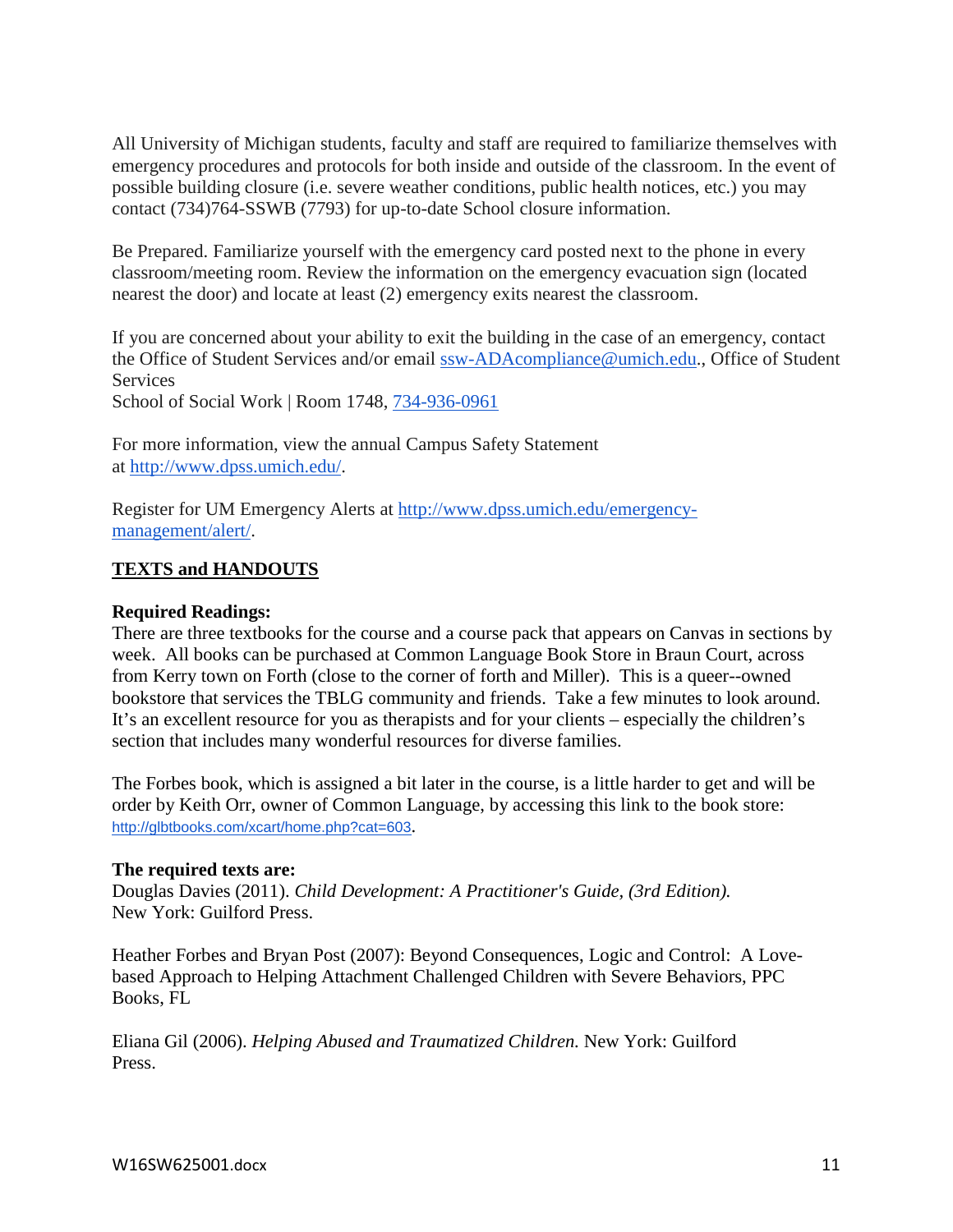I will be passing out and/or posting on canvas a number of articles and handouts on developmental and clinical topics.

#### **Recommended Optional Books:**

Booth, Phyllis, and Jernberg, Ann (1998): *Theraplay*, Jossey-Bass Publishers, San Francisco.

Brill, et.al., The Transgender Child, Cleis Press, 2008.

Camilleri, Vanessa, Healing the Inner City Child: Creative Arts Therapies with At-risk Youth Jessica Kingsley Publishers, Philadelphia, PA, 2010

Cohen, Judith, et.al., (2006) Treating Trauma and Traumatic Grief in Children and Adolescents, Guilford Press, NY, 2006

Friedberg, Robert, D., and McClure, Jessica, M.& Garcia, Jolene Hillwig (2009). *Cognitive Therapy Techniques for Children and Adolescents.* New York: Guilford Press

Gil, Eliana (2006*). Cultural Issues in Play Therapy*, New York: Guilford Press

Gil, Eliana (1996) *Treating Abused Adolescents*, New York: Guilford Press

Green, Ross, The Explosive Child: A New Approach for Understanding and Parenting Easily Frustrated, Chronically Inflexible Children (2001) Harper Collins, NY.

Greene, Ross, and Ablon, Stuart (2006) Treating *Explosive Kids: The Collaborative Problem-Solving Approach* (2006) Gilford Press.

Herman, Judith, *Trauma and Recovery (*1992), Basic Books, NY.

Hewitt, Sandra (1999) *Assessing Allegations of Sexual Abuse in Preschool Children and Play Therapy with Abused Preschool Children: Understanding Small Voices*, SAGE Publications

Hughes, Daniel A: *Building the Bonds of Attachment: Awakening Love in the Deeply Troubled Child*, (1998) Jason Aronson, Northvale, NJ.

Pat Ogden (2006) *Trauma and the Body*, W.W. Norton and Company, NY.

Ozonoff, S., Dawson, G. & McPartland, J. (2002). A Parent's Guide to Asperger Syndrome and High Functioning Autism. New York: Guilford.

Perry, Bruce, et. al., (2007) *The Boy Who Was Raised as a Dog: And Other Stories from a Child Psychiatrist's Notebook--What Traumatized Children Can Teach Us About Loss, Love*, and Healing, Basic Books.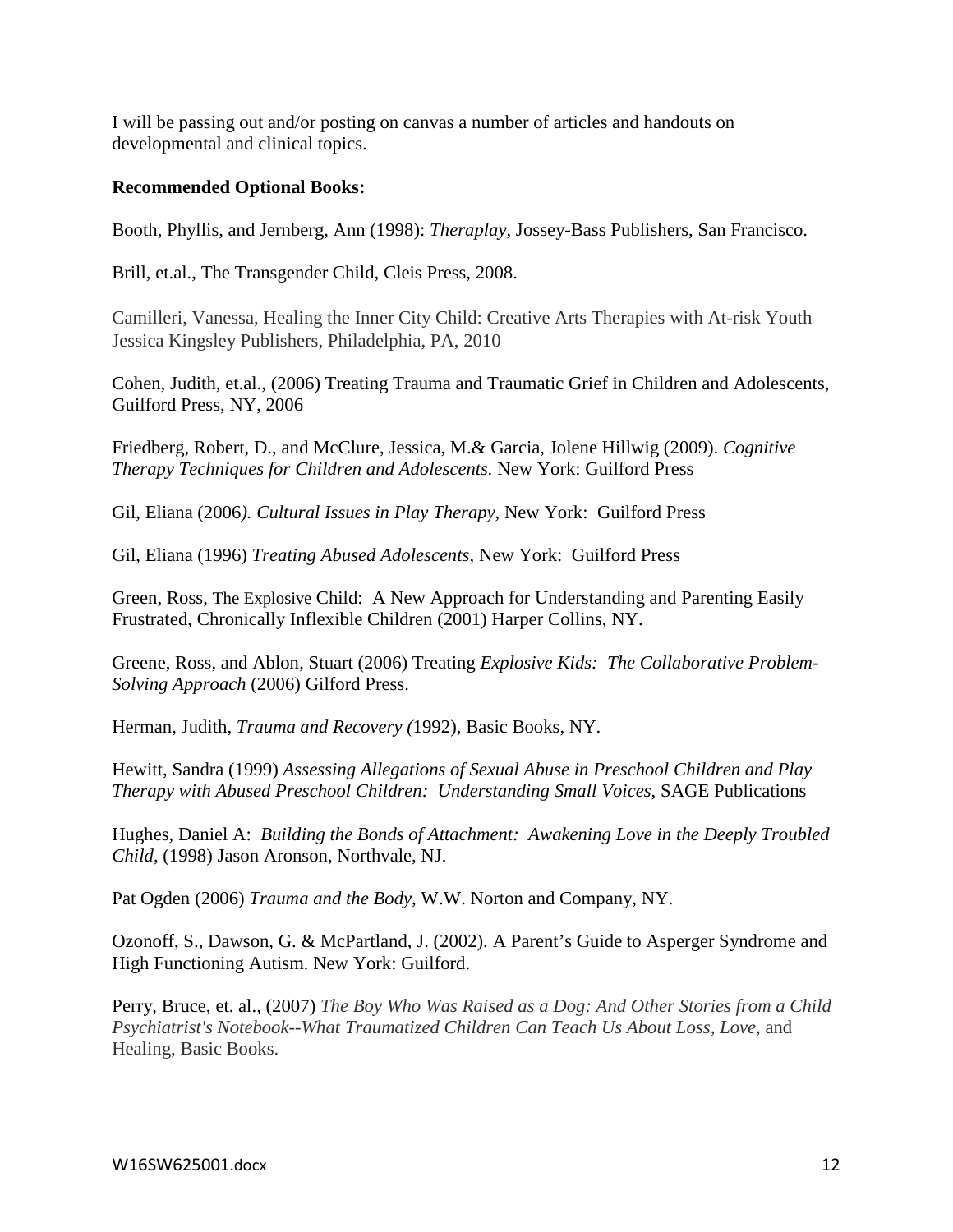Swenson, Heggeler, Taylor and Addison (2005*) Mutisystemic Therapy and Neighborhood Partnerships: Reducing Adolescent Violence and Substance Abuse,* The Guilford Press, NY.

Taffel, Ron (2005). Breaking Through to Teens, Guilford Press, NY (Paperback edition, 2010).

Terr, Lenore (1994), *Unchained Memories*, Basic Books.

## **COURSE OUTLINE AND READINGS**

#### **Class 1: Sept 7**

#### **Introduction to the course and each other**

Frames of Reference for Work with Children and Adolescents: Developmental and Transactional Theories.

#### **Required Readings:**

-Get started on reading for week 2

#### **Class 2: Sept 14**

Evaluation Process; Assessment of Risk and Protective Factors; Cultural factors: Assessment Techniques with Parents and Children; Multidisciplinary Assessment; Treatment Planning. The Child-friendly Therapy Room.

Assessing the case of Johnathan- class exercise

#### **Required Readings:**

Davies: Preface, pp.-xi; Introduction (Part 1); Chapters 1, 2, 3 and (Part II) Chapter, 4 Yan, M.C. & Wong, Y.R. (2005). "**Rethinking Self Awareness in Cultural Competence: Toward a Dialogic Self in Cross Cultural Social Work".** *Families in Society,* 86(2), 181-188.

#### **Class 3: Sept 21**

Understanding Attachment; Attachment Theory; Modeling secure Attachment in the Therapeutic relationship Peer Consultation Group introduction

#### **Required Readings:**

Davies, Part II, Introduction, Chapters 5 and 6 Gil: Chapters 1 and 2

#### **Class 4: Sept 28**

Treatment through the Lens of Attachment; Working with Parents and Types of Parent Work; Attachment-Oriented and Relational Therapies (Hughes-PLACE, Theraplay, Post) The case of Jordan

#### **Required Readings:**

Hughes, Daniel, Introduction: "When Attachment Fails to Develop: Introducing Katie" and Chapter 1: "The Spiral Begins: The Abuse and Neglect of Katie", Building the Bonds of Attachment: Awakening Love in Deeply Troubled Children, Jason and Aronson Inc., NJ, 1998.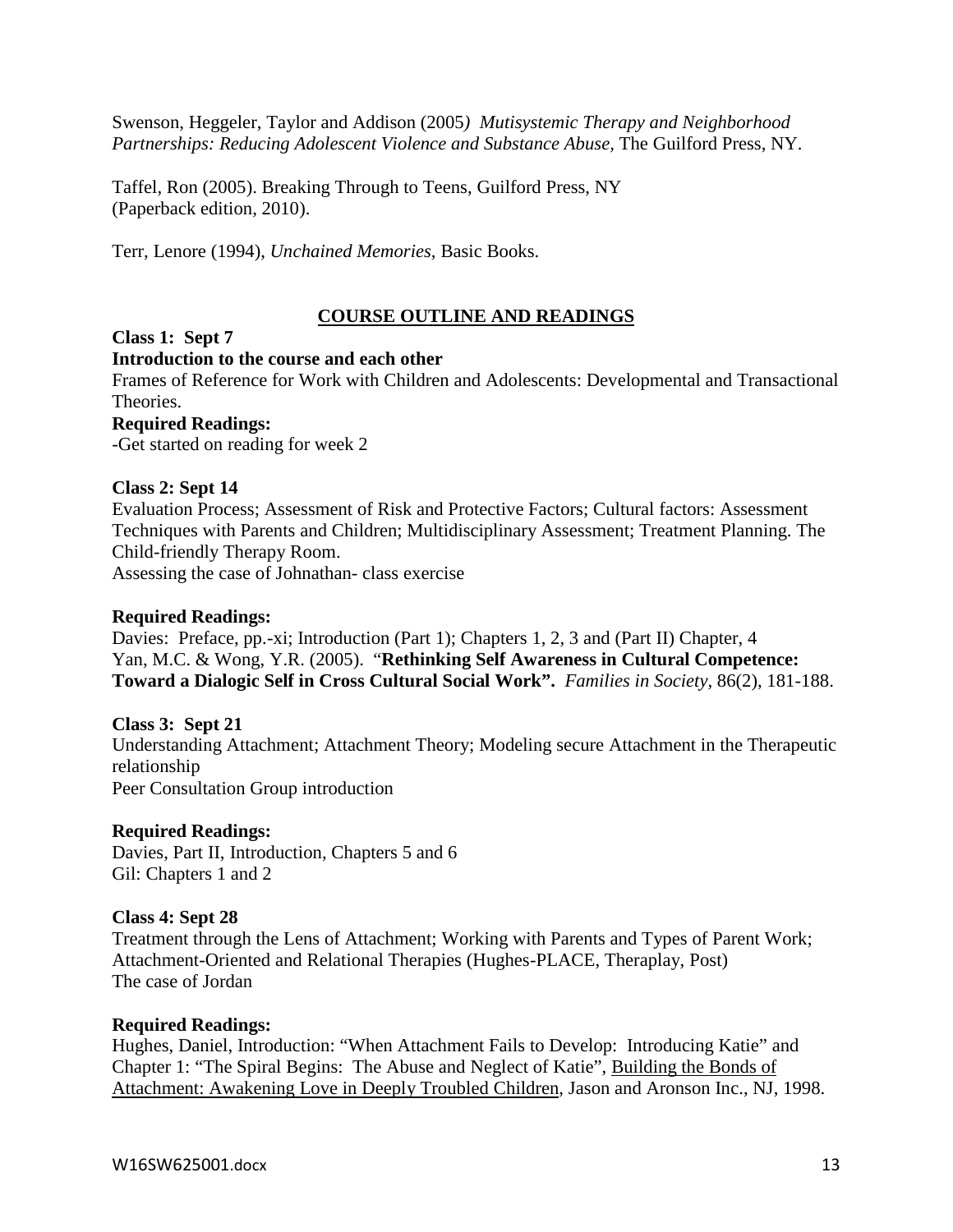Hughes, Daniel, Dyadic Developmental Psychotherapy, [dhuges1060@adelphia.net](mailto:dhuges1060@adelphia.net) McGee: Attachment Self –Assessment for Parents, Teachers and Other Helping Professionals **Optional Reading:** 

John McGee: A Gentle Teaching Primer

## **Class 5: Oct 5** *Paper #1 is due*

Severe Developmental Disorders, Disabilities and Chronic Illness; Understanding Learning Disabilities (video – FAT City), Treating Autism with Applied Behavioral Analysis, Relational approached to Autism and marginalization with severely impaired adolescents and young adults - John McGee – A Gentle Teaching Student Group Presentation

## **Required Reading:**

Gil, Chapters 3 and 4

Maiter, S. (2009**). Using an anti-racist framework for assessment and intervention in clinical practice with families from diverse ethno-racial backgrounds.** Clinical Social Work Journal, 37(4), 267.

McCabe, K., & Yeh, M. (2012). **Parent-child interaction therapy for Mexican Americans: Results of a pilot randomized clinical trial at follow-up.** Behavior Therapy 43, 606-618. Whitaker, **Parenting While Powerless: Consequences of "the talk"**, Journal of Human Behavior in the Social Environment**,** 2016, VOL. 26, NOS. 3–4, 303–309

#### **Class 6, Oct 12**

Trauma: The Conditions that Create Trauma; PTSD; Modeling Mutuality and Equality in the Therapeutic Relationship, Traumatic Play in Children; Phase-Oriented Trauma Treatment; Sensorimotor Concepts Student Group Presentation

#### **Required Readings:**

Davies: Chapter 7 and 8 Gil, Chapters 5, 6, and 7

Hardy**, Healing the Hidden Wounds of Racial Trauma, Reclaiming Children and Youth** [www.reclaimingjournal.com,](http://www.reclaimingjournal.com/) spring 2013 volume 22, number 1

#### **Class 7, Oct 19**

Trauma Treatment with Young Children – Toddlers and Preschoolers: Normal Development; Common Clinical Issues; Memory in Young Children; The Use of Representational Play, Focused Play in Work with Young Children; Rescripting with Very Young Children Case Presentation: Little Ginny (involving parents in play therapy), Little Tess (Rescripting) Student Group Presentation

#### **Required Readings:**

Davies: Chapters 9 and 10. Gil, Chapters 10 and 11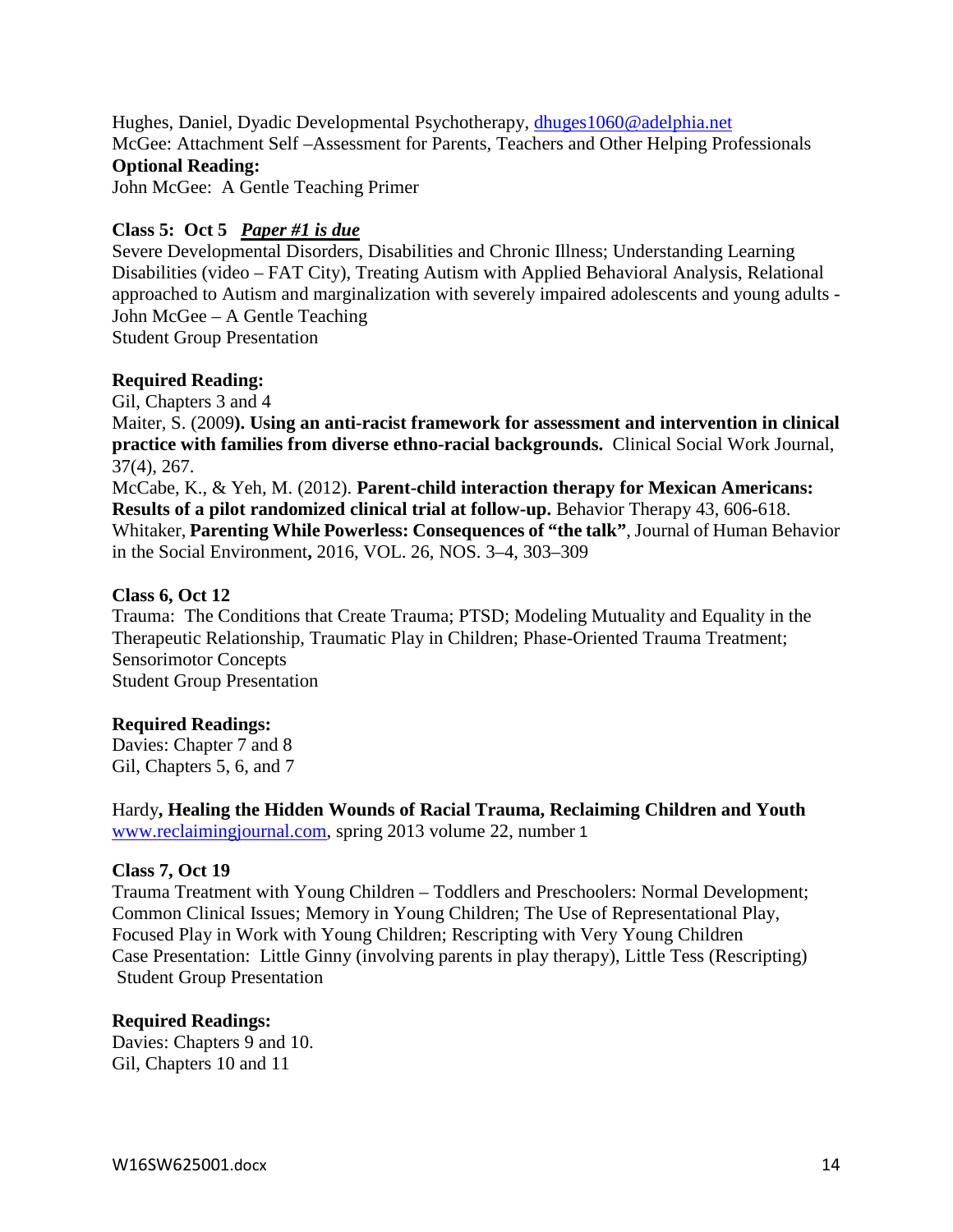Hewitt, **"Therapeutic Management of Preschool Cases of Alleged but Unsubstantiated Sexual Abuse",** Small Voices: Assessment and Play Therapy with Abused Preschool Children. Davies (1991). **Intervention with Male Toddlers Who Have Witnessed Parental Violence.** *Families in Society, 72,* 515-24.

## **Class 8, Oct 26**

Trauma Treatment in Middle Childhood: Normal Child Development, Ages 6-l2; Clinical Issues in Work with School Age Children; Treating Trauma and Grief: Encouraging Disclosure through Integrating Art, Expressive Approaches, Focused Play and Cognitive-Behavioral Methods with School-age Children Case Presentations: Jimmy, Katie

## **Required Readings:**

Davies: Chapters 11 & 12. Gil, Chapters 8 and 9

Coholic and Lougheed, **Investigating the Effectiveness of an Arts-Based and Mindfulness-Based Group Program for the Improvement of Resilience in Children in Need**, Journal of Child and Family [Studies,](http://link.springer.com/journal/10826) October 2012, Volume 21, [Issue](http://link.springer.com/journal/10826/21/5/page/1) 5, pp 833-844 First online: 05 November 2011

Costello, **The Trump Effect,** Southern Poverty Law Center, 2016

## **Class 9, Nov 2** *Trauma-Focused CBT Certification is due*

Trauma Treatment with Adolescents: Normal Adolescent Development; Disclosure with Adolescents; Creating Narrative, Trauma Resolution; Use of Art, Symbol and Ritual The case of Miss Prissy

## **Required Readings:**

Handouts on Adolescent Development Davies: Chapter 13 Gil, Eliana (1996), **A Structured Processing of Trauma**, from Treating Abused Adolescents, Guilford Press, NY Walker, D., Reese, J., Hughes, J., & Troskie, M. (2010). **Addressing religious and spiritual issues in trauma-focused cognitive behavior therapy for children and adolescents.**  Professional Psychology, Research and Practice, 41(2), 174-180.

#### **Class 10, Nov 9**

Working with Parents and Families; Intervening on Lying and Stealing Using Integrated Methods Student Group Presentation

#### **Required Readings:**

Forbes, Heather and Post, Bryan (2006**), Part 1 and Part II, Chapters 1-11,** pp.1-90 in Beyond Consequences, Logic and Control: A Love-based Approach to Helping Children with Severe Behaviors, Beyond Consequences Institute.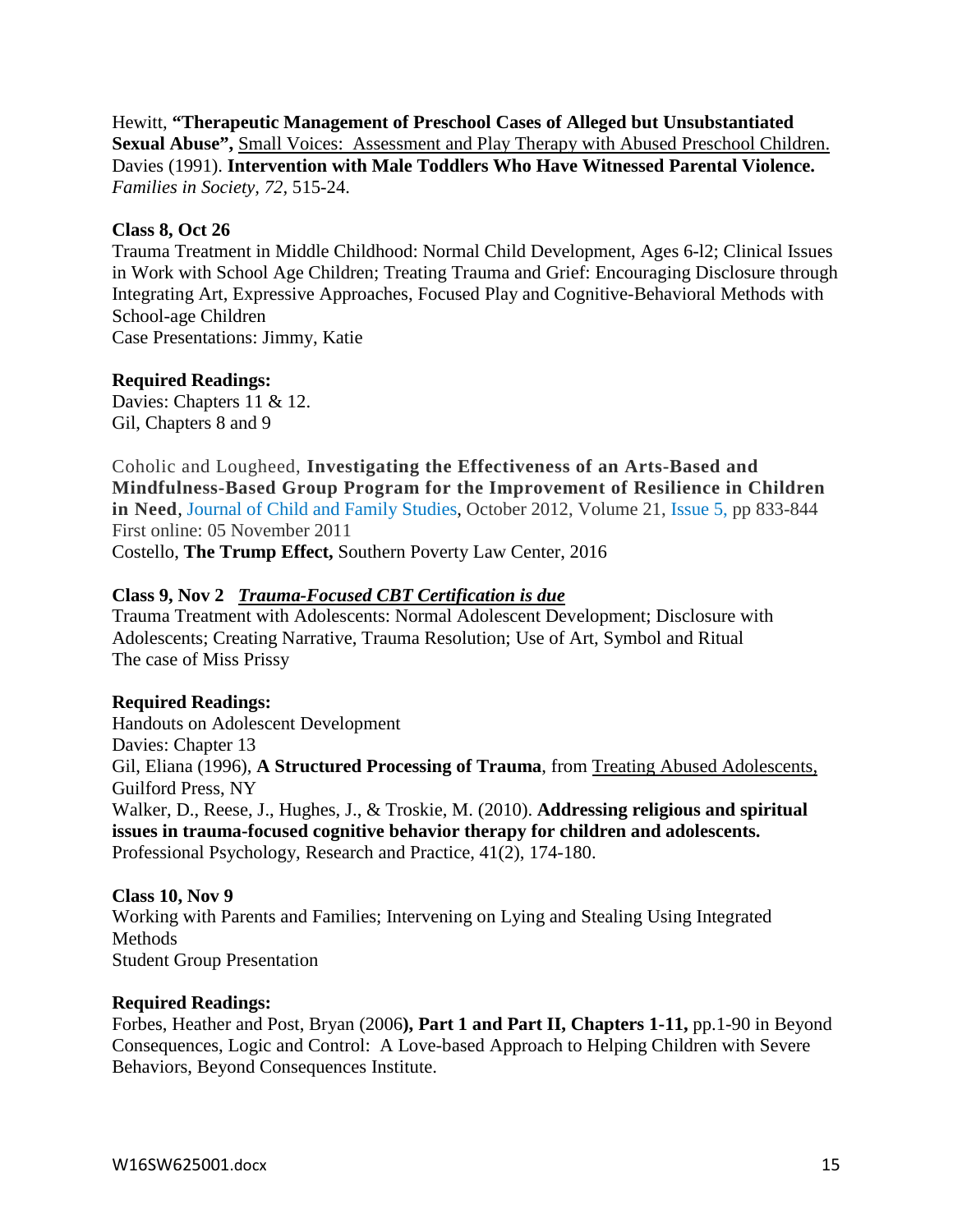#### **Class 11, Nov 16,**

Working with Parents and Families; Intervening on Explosive Behavior and Aggression; Multisystemic Therapy

#### **Required Readings:**

Greene, Ross, Chapter.1: **"The Waffle Episode",** Chapter. 2: **"Children Do Well if They Can"**, Chapter 5: **"The Truth About Consequences"** and Chapter 6: **"Plan B",** from The Explosive Child, Harper Collins Publisher, NY, 2005 pp. 1-23.

#### **Class 12, Nov 23** *Paper #2 due*

Work with LGBTQ Youth; Advocacy and Empowerment Methods

#### **Required Readings:**

Malpas, Jean, **The Transgender Journey: What Role Should Therapists Play?** Psychotherapy Networker, March/April 2016 (7 pgs) Hong, J., Espelage, D. & Kral, M. (2011). **Understanding suicide among sexual minority youth in America: an ecological systems analysis**. Journal of Adolescence 34, 885-894. Ryan, Caitlin, et.al., **Family Acceptance in Adolescence and the Health of LGBT Young Adults**,JCAPN Volume 23, Number 4, November, 2010

#### **Optional Readings:**

Brill et. al., Chapter 1, **"Is My Child Transgender?",** in The Transgender Child**,** Cleis Press, 2008.

Mustanski, B., Newcomb, M.E. & Garofalo, R. (2011**) Mental health of lesbian, gay and bisexual youths: a developmental resiliency perspective.** Journal of Gay and Lesbian Social Services 23/2, 204-225.

**Youth in the Margins: A Report on the Unmet Needs of Lesbian, Gay, Bisexual and Transgender Adolescents in Foster Care.** Lambda Legal Defense and Education Fund(2001).(lttp://www.lambdaleagal.org/cgibin/iowa/news/publications.html?record+899) (browse this; it's long.)

Snapp, S., Hoenig, J., Fields, A., Russell, S. (2015). **Messy, Butch, and Queer: LGBTQ Youth and the School to Prison Pipeline.** Journal of Adolescent Research. 30(1). 57-82. DOI: 10.1177/0743558414557625

#### **Class 13, Nov 30**

Self-Care: Avoiding Compassion Fatigue, Burn-out and Secondary Trauma Effects. Self and class evaluation

#### **Required Readings:**

Handouts on c-tools: the Professional Quality of Life Scale Jennings, et.al, **Toward a Critical Social Theory of Youth Empowerment**, Journal of Community Practice, DOI: 10300/J125v14n01\_03